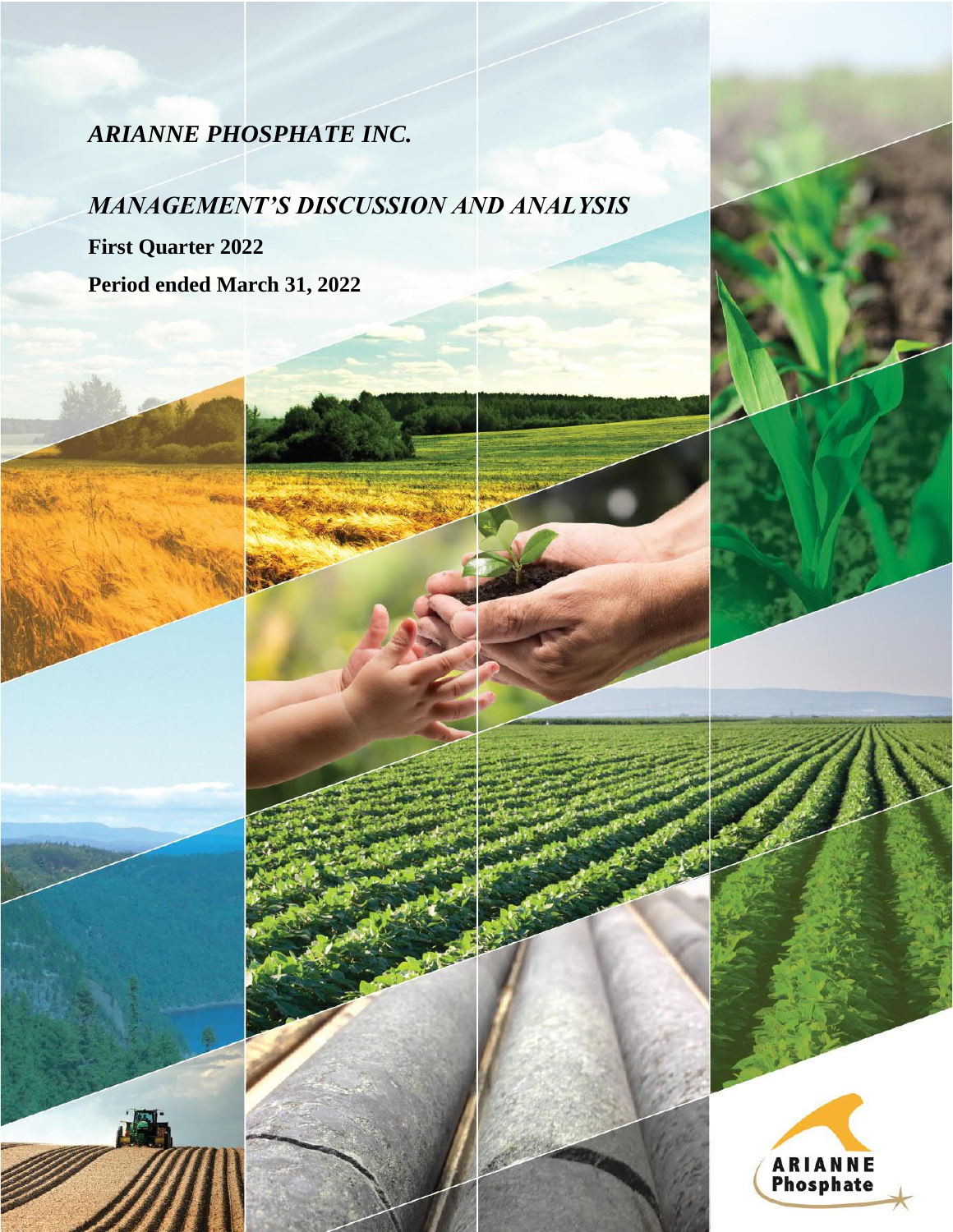## **TABLE OF CONTENTS**

| SUMMARY OF FINANCIAL ACTIVITIES FOR THE THREE-MONTH PERIOD ENDED MARCH 31, 2022 |  |
|---------------------------------------------------------------------------------|--|
|                                                                                 |  |
|                                                                                 |  |
|                                                                                 |  |
|                                                                                 |  |
|                                                                                 |  |
|                                                                                 |  |
|                                                                                 |  |
|                                                                                 |  |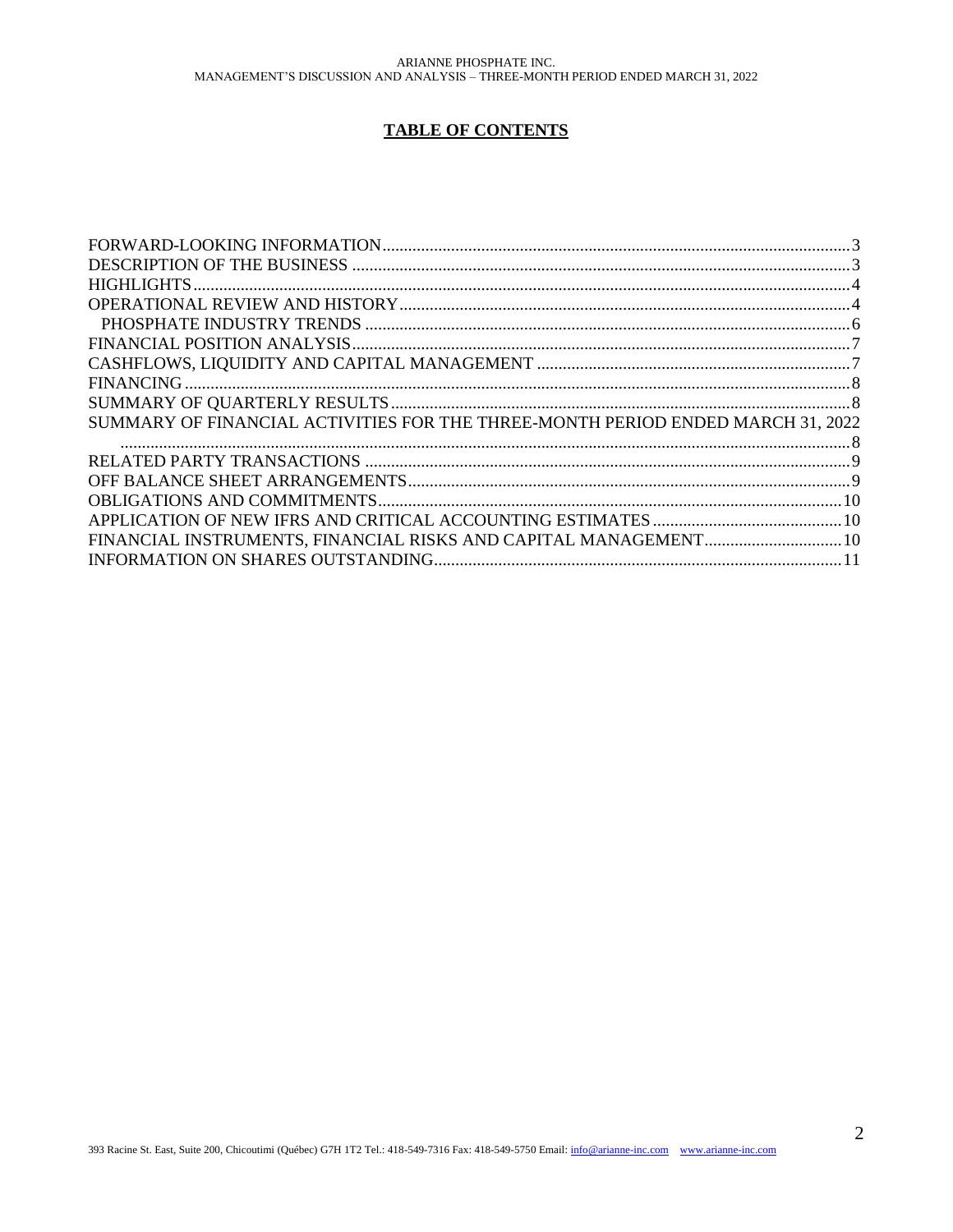This Management's Discussion and Analysis ("MD&A") presents an analysis of the financial situation and operations of Arianne Phosphate Inc. ("Arianne" or the "Company") for the period ended March 31, 2022. This report was prepared in compliance with the provisions of Form 51-102F1, approved by the Board of Directors and dated May 25, 2022. It should be read in conjunction with the audited consolidated financial statements for the period ended March 31, 2022 (the "financial statements").

The accounting policies followed in the financial statements are consistent with those applied in the Company's annual financial statements for the year ended December 31, 2021 and, where required, in Note 2 of the unaudited condensed interim consolidated financial statements for the three-month period ended March 31, 2022. The financial statements should be read in conjunction with the Company's consolidated and audited annual financial statements for the year ended December 31, 2021, which have been prepared in accordance with International Financial Reporting Standards ("IFRS") as issued by the IASB.

## **FORWARD-LOOKING INFORMATION**

<span id="page-2-0"></span>Certain statements in this MD&A about our current and future plans, expectations and intentions, results, levels of activity, performance, goals or achievements, or any other future events or developments constitute forward-looking statements. The words "may", "will", "would", "should", "could", "expects", "plans", "intends", "trends", "indications", "anticipates", "believes", "likely", "predicts", "estimates" or "potential" or the negative or other variations of these words or other comparable words or phrases, are intended to identify forward-looking statements. Specific forward-looking statements in this MD&A include, but are not limited to, statements with respect to the general development of the business and the eventual start of commercial production and to the liquidity position of the Company. Forwardlooking statements are based on information currently available to us and on estimates and assumptions made by us regarding, among other things, general economic conditions and the mining industry in general, in light of our experience and perception of historical trends, current conditions and expected future developments, as well as other factors that we believe are appropriate and reasonable in the circumstances. Although reasonable, the statements can entail known and unknown risks and uncertainties and, accordingly, actual results and future events could differ materially from those anticipated in such statements.

Arianne ensures to comply with all relevant environmental and social laws, regulations and permits in all material respects.

## **DESCRIPTION OF THE BUSINESS**

<span id="page-2-1"></span>Arianne is a company focused on the development of the Lac à Paul phosphate project (Lac à Paul) located in the Saguenay-Lac-St-Jean area, in the province of Quebec. The Company's shares are listed on the TSX Venture Exchange (symbol DAN), on the Frankfurt exchange (symbol JE9N) and on the US Stock Exchange Over-the-Counter (OTC) (symbol DRRSF). The registered office of the Company is located at 393 Racine Street East, Suite 200, Chicoutimi, Québec, Canada G7H 1T2.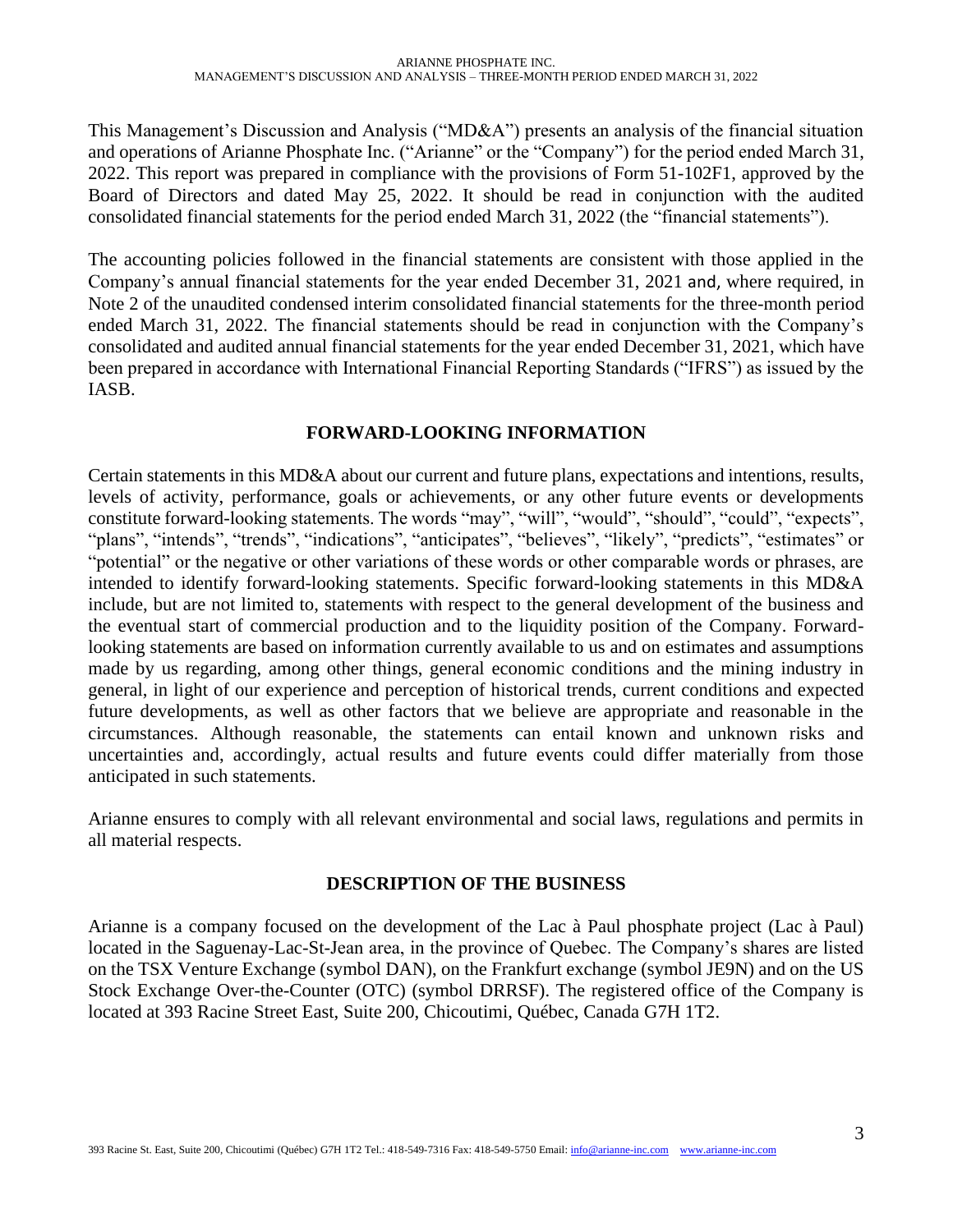# **HIGHLIGHTS**

- <span id="page-3-0"></span>• In February 2022, Arianne initiated a research program in collaboration with the Environmental and Biotechnology Research Group of the Riviere-de-Loup Cegep aimed at the development of a new breed of fertilizers using organic waste and Arianne's high-purity, low-contaminant phosphate concentrate.
- On April 1, 2022 the Company issued 4,166,096 common shares at a price of \$0.512 per share, in lieu of cash, as its annual interest payment to Mercury Financing Corp. as at, March 31, 2022. The Company has elected to pay in common shares with these securities issued being subject to a hold period ending August 2, 2022.
- In April 2022, Arianne entered into a collaboration with Northern Nutrients of Saskatchewan, Canada to advance the use of its high-purity phosphate concentrate in alternatively derived fertilizers. The benefits of this work would result in the ability to integrate the Company's phosphate concentrate directly into fertilizers without having to first transform it through acidulation.
- In May 2022, the Company announced that it successfully tested an enhanced process that will allow the Company to optimize its high-purity phosphate concentrate for specific end markets. Working with Corem, Arianne produced both a low MER (minor element ratio) and higher MER phosphate concentrate using high intensity magnetic separation. The results demonstrated that Arianne's phosphate concentrate can be further optimized to meet target markets with an easy addition to the process flowsheet. The low MER material is of interest to those looking for specialty phosphate applications, such as high-purity acid used in lithium-iron-phosphate ("LFP") batteries while, the higher MER concentrate would be of interest for direct application fertilizers, as it would be higher in beneficial micronutrients such as iron.

## **OPERATIONAL REVIEW AND HISTORY**

<span id="page-3-1"></span>Although 85% of the world's phosphate production is used in fertilizer, there is a growing demand from other specialty applications. Due to the nature of Arianne Phosphate's deposit, it allows the Company to produce a very high-purity, low-contaminant phosphate concentrate that can be used for other applications, as well as, for fertilizer. Arianne has been active in pursuing several opportunities that would allow its product a greater potential customer base.

## **Lithium-Iron-Phosphate (LFP) battery**

Over the last several years, the LFP battery has been gaining greater penetration among certain segments of the automotive industry with, several large companies increasing the number of vehicles using these batteries. A constraint on some of the current battery technologies has been the ability to source both an ample and safe supply of the necessary materials to produce these batteries, a challenge that is impacting the industry. In the case of LFP batteries, both iron and phosphate are easier to source and, should provide for the substantial growth that is expected to come over the next few years.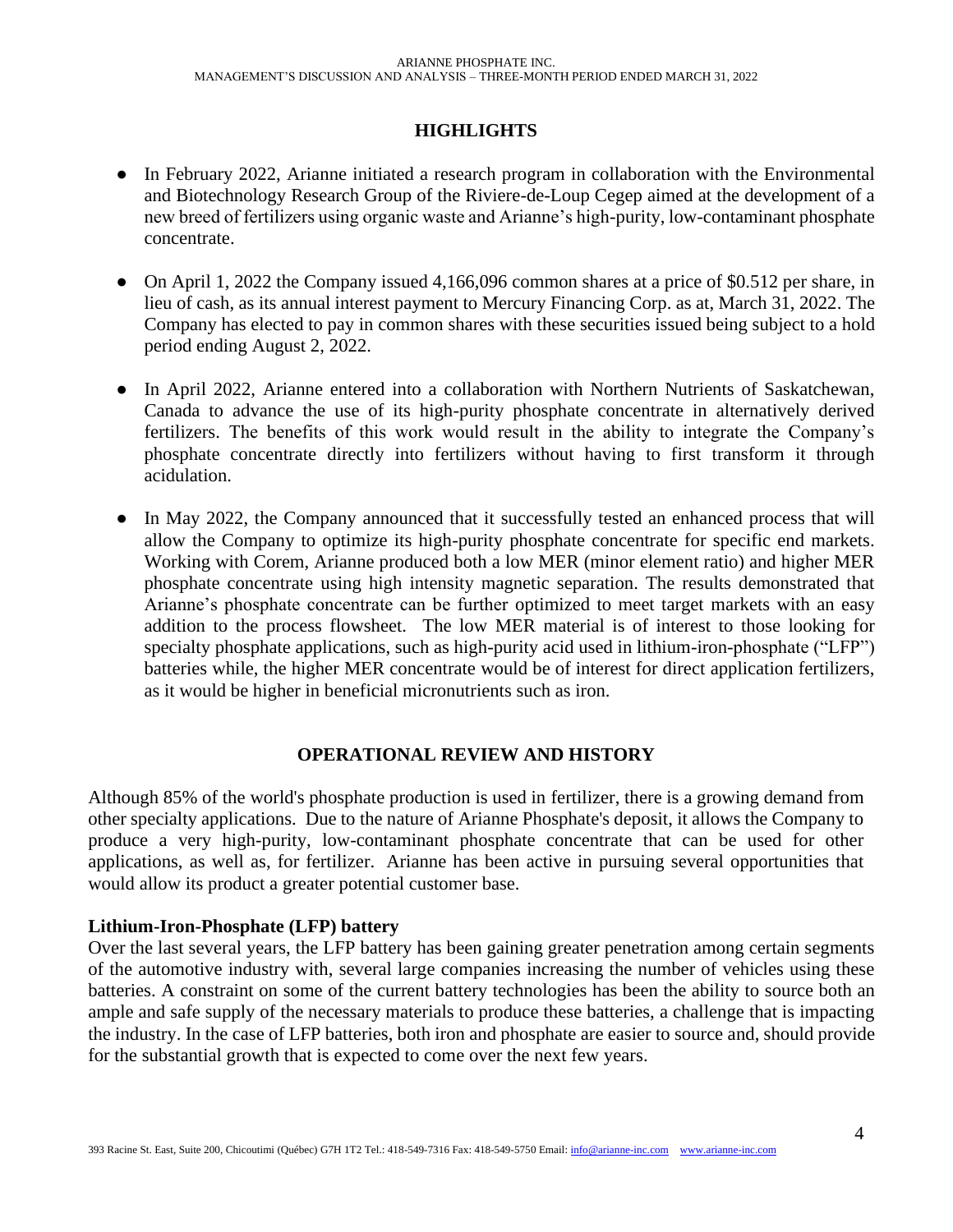Arianne's high-purity concentrate could work across a wide spectrum of needs, from fertilizer through to more advanced applications. Based on further tests, LFP could provide a new potential market. As with the fertilizer industry, which is now suffering significant supply disruptions, Arianne's location in a safe geopolitical environment provides security of supply for those looking to source their phosphate

Initial work surrounding the Company's high-purity phosphate concentrate has indicated that it would be a good fit for the industry and, has led Arianne to actively pursue this opportunity.

## **Direct application**

Arianne is working with Riviere-du-Loup Cegep on the development of a new breed of fertilizers using organic waste and Arianne's high-purity, low-contaminant phosphate concentrate.

Arianne is also working with Northern Nutrients of Saskatchewan and has provided its phosphate concentrate to be combined into Northern Nutrient's proprietary fertilizer compositions to derive a multinutrient fertilizer that can be directly applied to the farmer's field. Testing of this new and proprietary fertilizer will commence this growing season.

Currently, the industry practice is to take mined phosphate concentrate and ship it to a phosphoric acid facility. There, it is combined with sulphuric acid and other ingredients to make 'downstream' phosphatebased fertilizers such as MAP and DAP. By working with both research and commercial organizations, Arianne is looking at ways to alter the traditional process and combine its concentrate with organic waste or other bacterias that would allow its phosphate concentrate to effectively be used in farming without the requirement of traditional acidulated fertilizer products.

For the agricultural industry, it could allow the farmer the ability to move away from acid-based processes and, by integrating with organic waste, allow for a more circular and environmentally friendly process. Logistically, it would also allow Arianne to be less reliant on downstream facilities to purchase its phosphate and transform it into fertilizers

## **Hydrogen-based technology**

Currently, electrolysers have three main challenges for mass production: performance, durability and cost. The current research centers on the use of phosphate-based materials in the components of the electrolyser and would address these challenges. Phosphate does allow for greater ionic conductivity and will optimize hydrogen production.

Arianne Phosphate is working with the Université du Québec à Trois-Rivières UQTR") to assess the use of Arianne's high-purity phosphate concentrate in electrolysers that produce hydrogen for use in hydrogen fuel cells. UQTR's work is focusing on designs around the proton exchange membrane ("PEM").

## **Off-take agreements**

In September and December 2018, the Company announced the formal execution of two off-take agreements. Under the terms of those agreements, the buyers have entered into long-term contracts to purchase Arianne's high-purity phosphate concentrate which will be shipped to the buyers' processing plant for further processing into downstream phosphate products. The off-take agreements also have a mechanism whereby it can be extended beyond the initial contract period and applies pricing that accounts for the high quality of Arianne's concentrate. The Company is conducting ongoing discussion and negotiations with addition potential customers and off-takers.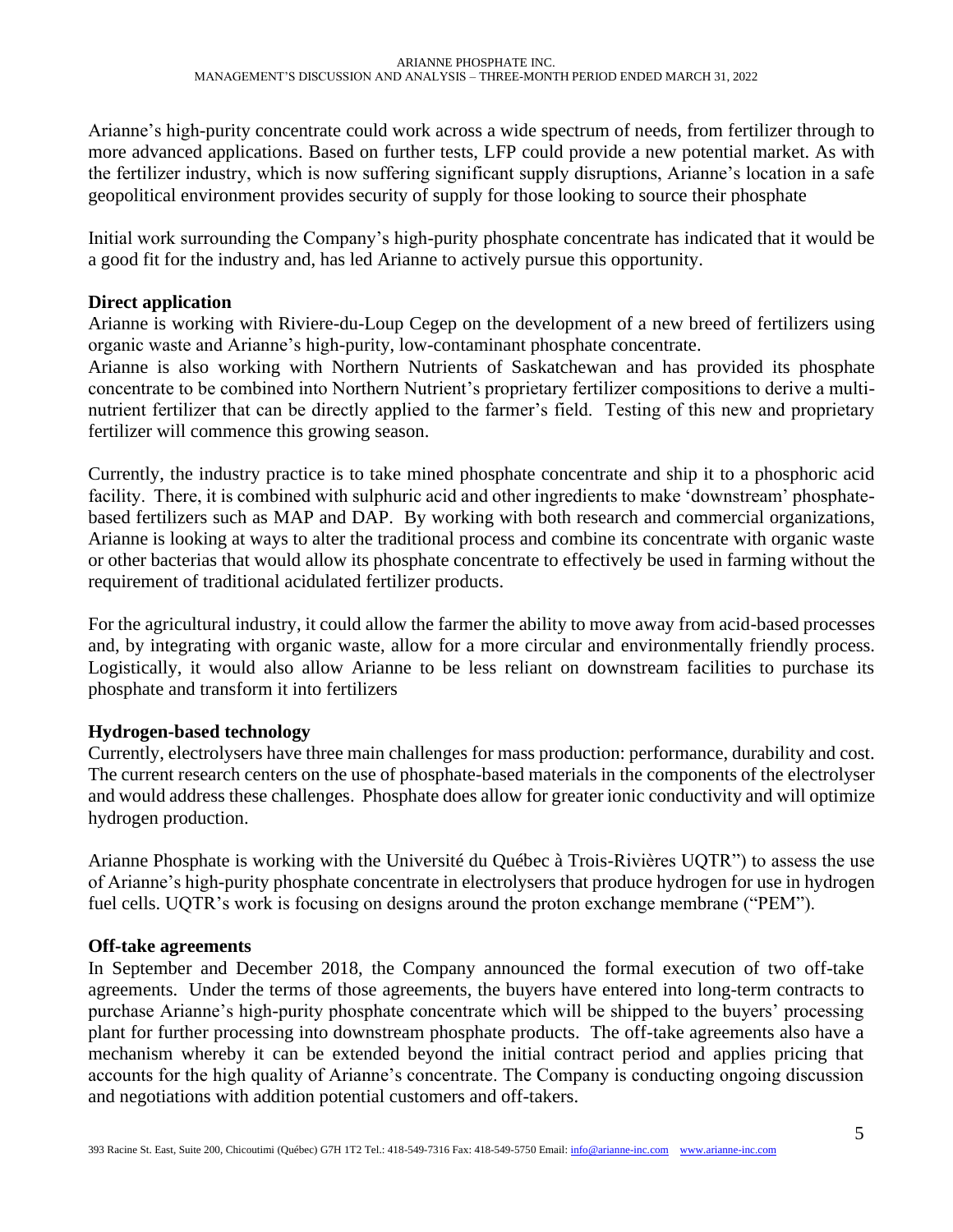At the end of 2021 and beginning of 2022, Arianne had extended the existing offtake agreements, which demonstrates the interest of the market in our rock and the support we receive from our future clients.

## <span id="page-5-0"></span> **PHOSPHATE INDUSTRY TRENDS**

The ongoing conflict between Russia and Ukraine has disrupted the supply of many commodities from Russia and, has created huge implications for the fertilizer market. Russia is a very large producer and exporter of various fertilizers, including phosphate. The Lac à Paul project can offer a domestic supply for North America, as well as export to other areas globally. This continues to highlight the importance of a safe geopolitical jurisdiction.

Global demand for phosphate is expected to increase over the medium and long term due to global population growth and a shift in dietary habits towards more protein-rich foods.

Within this context, the Lac à Paul project can satisfy a portion of this growing demand and provide a reliable and secure supply of high-quality phosphate rock.

Phosphate has no substitute and is a key component essential to life. It helps root development and drought resistance in plants.

Phosphate purchasers (potential customers) are concerned with the security of supplies and are aware of the beneficial geopolitical situation regarding the region where the mine is located. The Lac à Paul project is located in a politically stable mining-friendly jurisdiction. As well, as a result of European legislation and environmental issues in North America, there has been a growing awareness surrounding the nature of the phosphate concentrate that is used in the production of fertilizer and other applications. Due to these growing concerns, the interest in higher purity phosphate rock, such as Arianne's, is projected to increase. Supply has also been constrained by China's export ban on phosphate fertilizers and now, the restriction on exports from Russia. Further, recent events surrounding the COVID-19 virus should continue to focus attention on both the food chain and supply chain and thus, the attractiveness of the Lac à Paul project.

Since the beginning of 2021, the market of fertilizer had seen many disturbances. This is reflecting on the pricing of the phosphate rock which had been increasing significantly since the beginning of 2021.



Morocco and Russia phosphate rock FOB prices

Source: CRU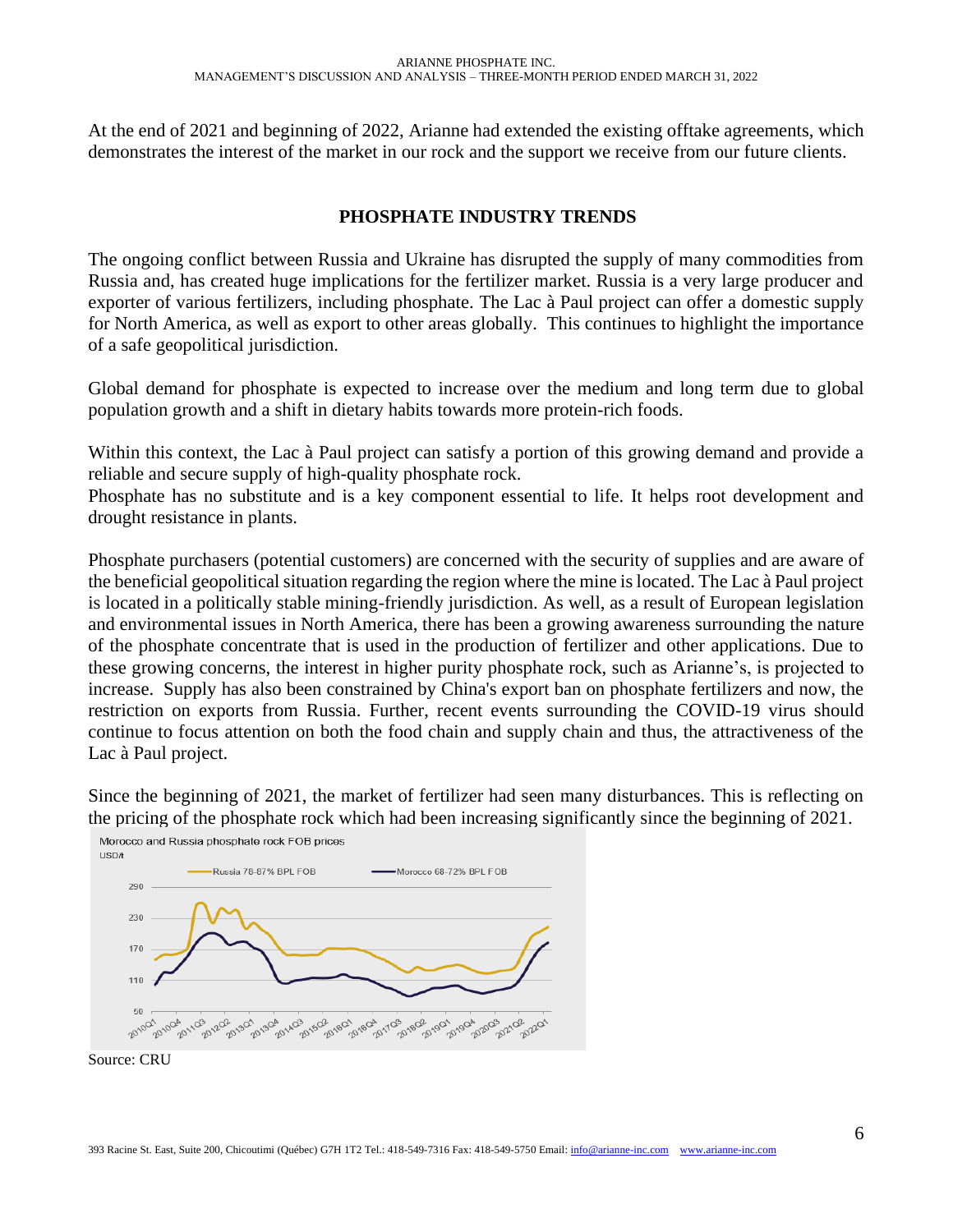# **FINANCIAL POSITION ANALYSIS**

<span id="page-6-0"></span>As at March 31, 2022, total assets were \$67,537,831 compared to \$67,853,084 as at December 31, 2021. The primary reason for the decrease is the cash dedicated to operating activities.

Current assets of \$4,596,634 as at March 31, 2022 have decreased from \$5,243,870 as at December 31, 2021. This is the result of decrease in cash due to operating and investing activities.

Current liabilities of \$2,494,601 as at March 31, 2022 have slightly increased from \$2,456,663 as at December 31, 2021, which is the result of higher account payables as at March 31, 2022. Current liabilities are mostly represented by the interest payable on the credit line as at March 31, 2022. In April 2022, the Company had issued 4,166,096 shares to cover this interest as the agreement allows it.

## **CASHFLOWS, LIQUIDITY AND CAPITAL MANAGEMENT**

<span id="page-6-1"></span>As at March 31, 2022, the Company had a working capital of \$2,308,702. Management of the Corporation believes that it has sufficient funds to maintain the status of its current obligations and keep its properties in good standing, to pay its ongoing general and administrative expenses, development expenditures and to meet its liabilities, obligations and existing commitments beyond the ensuing 12 months as they fall due. The Corporation's ability to continue future operations beyond twelve months and fund its development expenditures is dependent on management's ability to secure additional financing in the future, which may be completed in a number of ways, including, but not limited to, the issuance of new equity, debt financing or securing capital from potential partners. While management has been successful in securing financing in the past, there can be no assurance that it will be able to do so in the future or that these sources of funding or initiatives will be available to the Company or that they will be available on terms which are acceptable to the Company.

| Cash flows provided by (used in)                    | <b>Period ended</b><br>March 31,<br>2022 | <b>Period ended</b><br>March 31,<br>2022 |
|-----------------------------------------------------|------------------------------------------|------------------------------------------|
| Operating activities                                | (276, 043)                               | (340, 647)                               |
| Investment activities                               | (150, 195)                               | 22,368                                   |
| Financing activities                                | (4,375)                                  | 296,251                                  |
| Increase (decrease) in cash and<br>cash equivalents | (430, 634)                               | (22, 028)                                |

## **Operating activities**

For the period ended March 31, 2022, cash outflows from operating activities totalled \$0.2M, while there were outflows of \$0.3M for the same period in 2021. The operating activities are consistent between the first quarters of 2021 and 2022 and represents normal operating expenses of the Company.

## **Investment activities**

For the period ended March 31, 2022, cash outflow from investing activities was \$0.1M, whereas \$0.02M was received in the comparative period, both reflecting costs capitalized for property, plant and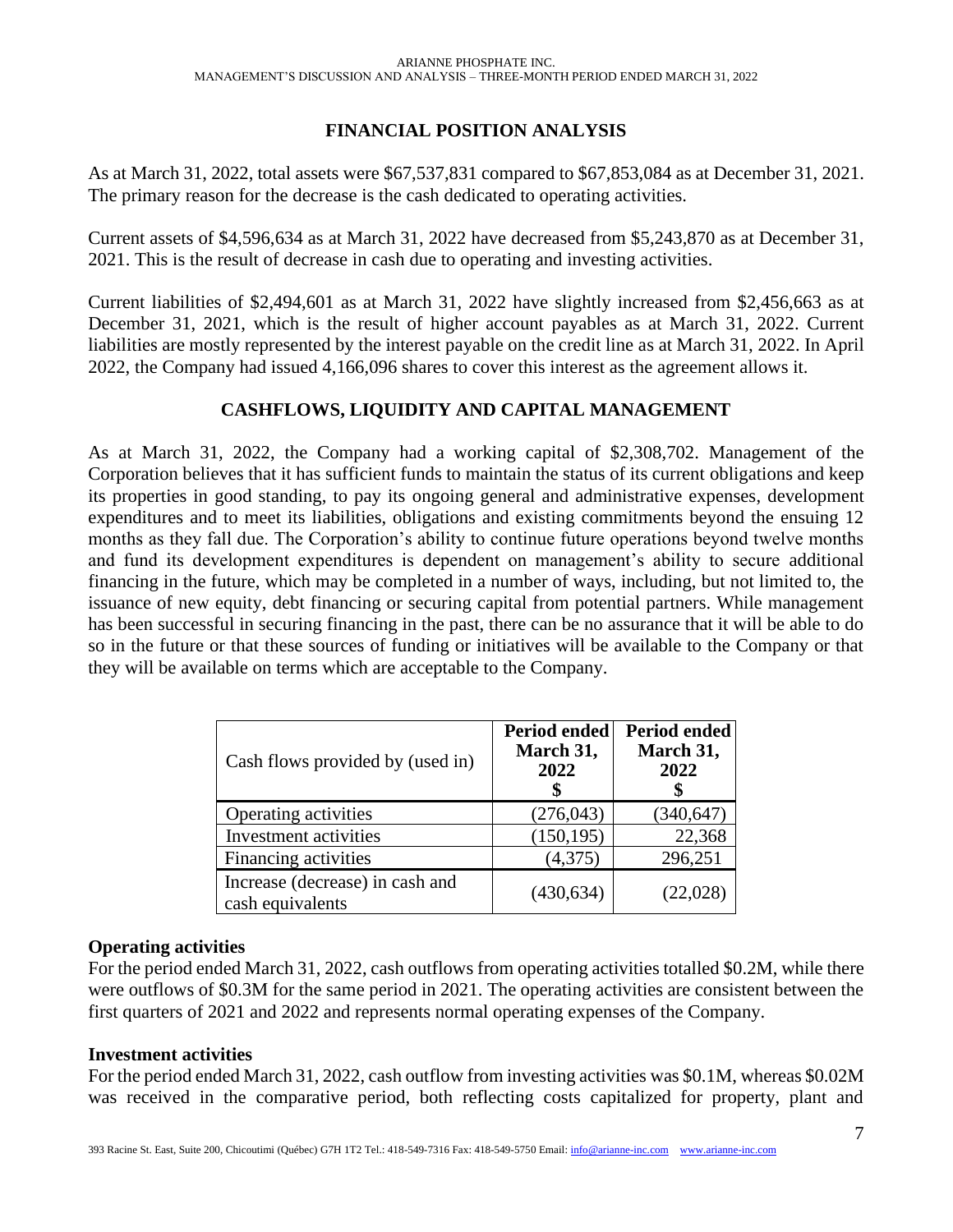equipment. The difference is the reception of \$0.1M in tax credit proceeds for the period ended March 31, 2021.

#### **Financing activities**

For the period ended March 31, 2022, \$5,421 of cash inflow was provided by the issuance of shares from exercise of broker warrant offset by reimbursements of lease liabilities of \$9,796. For the period ended March 31, 2021 \$0.4M of cash inflow was provided by the issuance of shares from warrants exercise offset by \$0.5M of share issuance expenses.

## **FINANCING**

## <span id="page-7-0"></span>**Working capital**

The working capital was \$2,308,702 on March 31, 2022, compared to \$2,787,207 on December 31, 2021. The working capital as at Q1 2022 includes an interest payment of \$2,133,041 which was elected to convert in shares as the agreement allows it. On April 1, 2022 4,166,096 shares were issued to cover the interest payment.

<span id="page-7-1"></span>

|                                        | <b>June 30,</b><br><b>2020</b> | September 30,<br>2020 | <b>December</b><br>31, 2020 | <b>March</b><br>31, 2021 | June 30, 2021 | September 30,<br>2021 | <b>December</b><br>31, 2021 | <b>March</b><br>31, 2022 |
|----------------------------------------|--------------------------------|-----------------------|-----------------------------|--------------------------|---------------|-----------------------|-----------------------------|--------------------------|
| Net loss                               | (750,023)                      | (1,666,073)           | (1,666,391)                 | (4,396,059)              | (1,506,590)   | (1,158,719)           | (1,768,745)                 | (1,359,798)              |
| Basic and<br>diluted loss<br>per share | (0.01)                         | (0.01)                | (0.01)                      | (0.01)                   | (0.01)        | (0.01)                | (0.01)                      | (0.01)                   |

## **SUMMARY OF QUARTERLY RESULTS**

For each quarter in fiscal 2022 and 2021, the information contained in the summary of quarterly results is presented in accordance with IFRS. Amounts in this table are presented in Canadian dollars which is also the functional currency.

## <span id="page-7-2"></span>**SUMMARY OF FINANCIAL ACTIVITIES FOR THE THREE-MONTH PERIOD ENDED MARCH 31, 2022**

The net loss for the three-month period ended March 31, 2022 was \$1,359,798 compared to a net loss of \$4,396,059 for the three-month period ended March 31, 2021. The operating loss in 2022 of \$430,518 was higher compared to \$250,053 in 2021. For the three-month period ended March 31, 2021 the Company had reduced most of operating costs, received grant from the government in response to the Covid-19 crisis. As at March 31, 2021 the Company had restructured its debts and the interest rate on the remaining debt had decrease from 15% to 8%, which explains why the finance costs reduced from \$4,120,261 to \$891,852.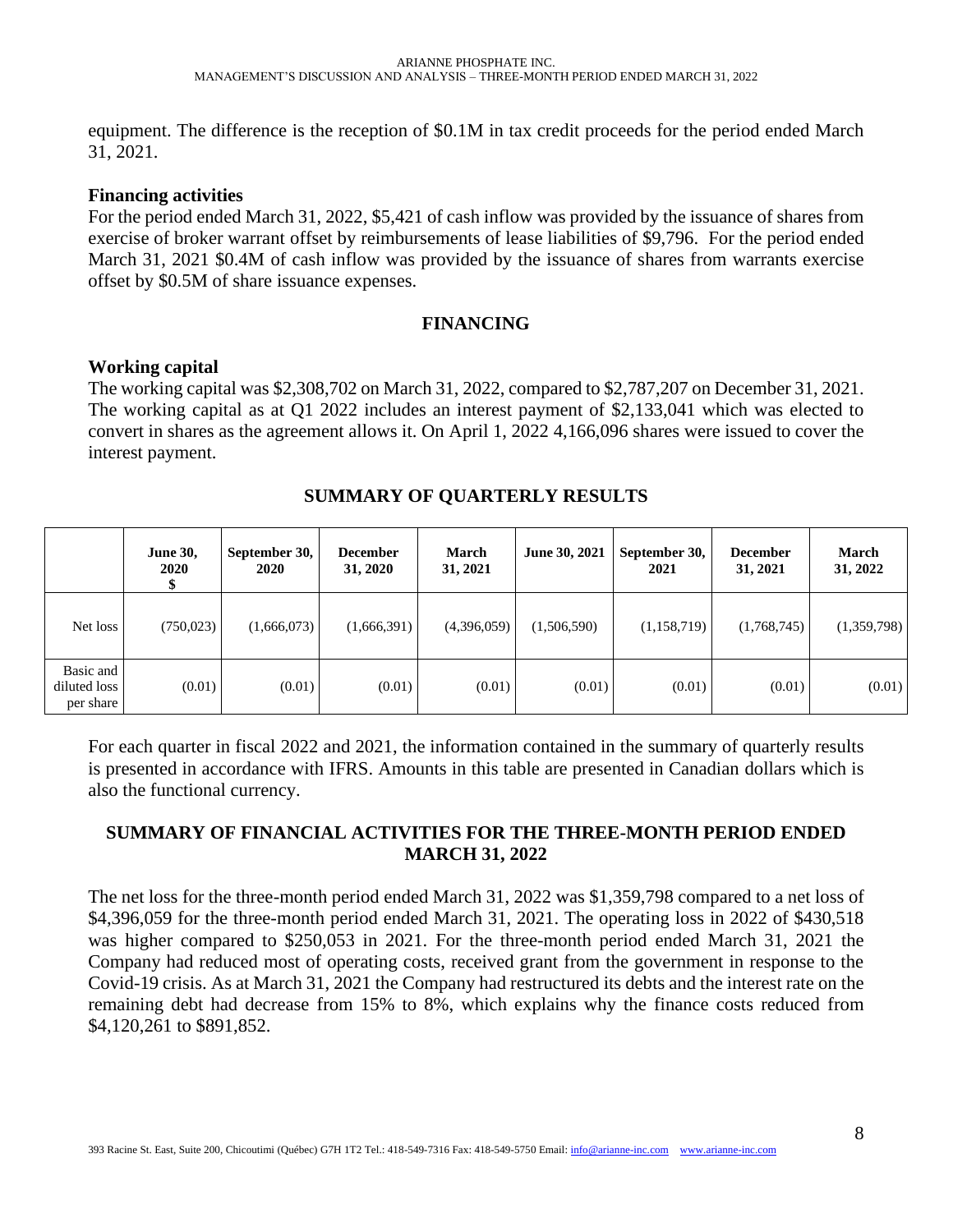# **RELATED PARTY TRANSACTIONS**

| --- ---                                                      |         |         |
|--------------------------------------------------------------|---------|---------|
|                                                              | 2022    | 2021    |
|                                                              |         |         |
| Key management compensation (1)                              |         |         |
| Share-based compensation                                     | 30,563  | 27,048  |
| Management fees                                              | 25,000  | 48,654  |
|                                                              | 55,563  | 75,702  |
| Salaries and benefits (2)                                    | 135,129 | 78,510  |
|                                                              | 190,692 | 154,212 |
| Balance included in accounts payable and accrued liabilities | 8,333   | 54,112  |

<span id="page-8-0"></span>The following operations occurred during the period ended March 31, 2022 and 2021:

(1) The key management is composed of the Chief executive officer (CEO), Chief Financial Officer (CFO), Chief Operating Officer (COO), President and Executive Chairman.

(2) Salaries and benefits capitalized to property, plant and equipment amount to \$76,901 (\$42,404 in 2021).

The Company has entered into employment and management contracts with its key executives whose estimated annual remuneration amounts to \$500,000. These contracts are renewable annually. The agreements with the Company's key executives contain provisions that apply in case of termination without cause or a change of control. If all executive team members had been dismissed without cause on March 31, 2022, the Company would have had to pay a total amount of \$600,000 as severance. If a change of control had occurred on March 31, 2022, the total amounts payable to the executive team in respect of severance would have totaled \$475,000 (assuming they left after a change of control and each named executive opted to receive such compensation). If the assets of the company had been sold to an "arm's length entity" on March 31, 2022, the total amounts payable to the executive team in respect of severance would have totaled \$725,000 (assuming they left after a change of control and each named executive opted to receive such compensation).

Subsequent to the nomination of Brian Ostroff as a director of the Company on June 4, 2014, Windermere is considered as a related party because it has significant influence over the Company through its representation on the Board of Directors. All agreements and transactions with Windermere are already disclosed in these financial statements and are therefore not described in this note.

Ocean Partners is also considered as a related party because two directors of the Company are directors of Ocean Partners. All agreements and transactions with Ocean Partners are already disclosed in these consolidated financial statements and are therefore not described in this note.

## **OFF BALANCE SHEET ARRANGEMENTS**

<span id="page-8-1"></span>As of the date of this MD&A, the Company does not have any off-balance sheet arrangements that have, or are reasonably likely to have, a current or future effect on the results of operations or financial condition of the Company, including, and without limitation, such considerations as liquidity and capital resources.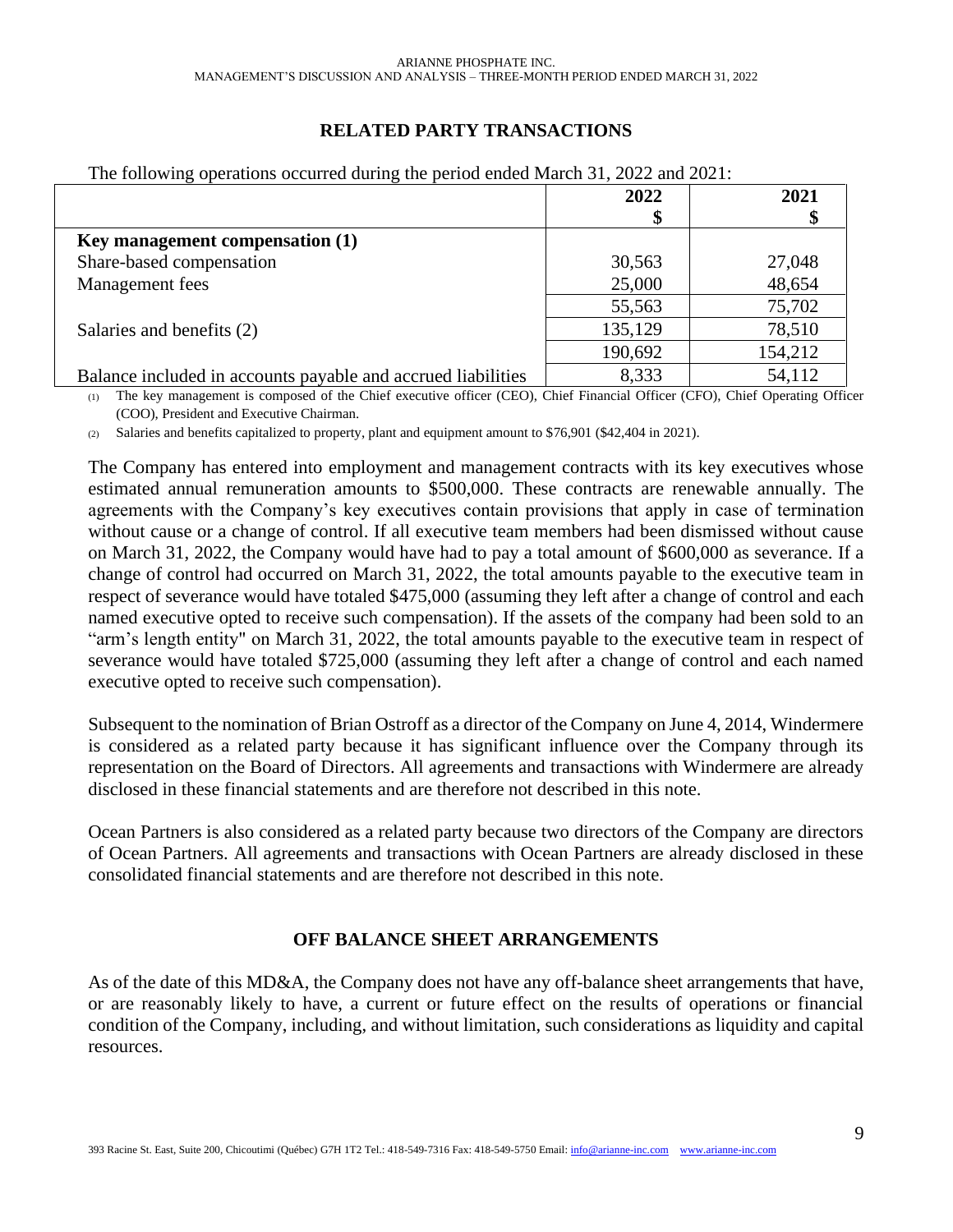## **OBLIGATIONS AND COMMITMENTS**

<span id="page-9-0"></span>a) In August 2012, the Company granted the Lender of the credit line a royalty of \$1 per ton of phosphate concentrate sales from the Lac à Paul project. This royalty may be redeemed at any time through a lump-sum payment of \$9 million. In July 2013, the Company also granted the Lender of the credit line a royalty of \$0.25 per ton of phosphate concentrate sales from the Lac à Paul project. This royalty may be redeemed at any time through a lump-sum payment of \$2.25 million. These royalties will have to be redeemed by the Company for the same amount in the event of a change of control where at least 90% of the issued and outstanding shares of the Company are acquired, purchased or held by a third party, either through a tender offer or other transaction with the same result. The Company also has granted to other parties a 2.75% royalty on the net smelter return (''NSR''). The royalty may be redeemed at any time through a lumpsum payment of \$2.5 million.

The following are the contractual maturities of financial liabilities, including interest where applicable as at March 31, 2022:

| <b>Carrying amount</b> | <b>Contractual</b><br>cash flows | 0 to 12<br>months | 12 to 24<br>months<br>\$ | More than 24<br>months<br>\$ |
|------------------------|----------------------------------|-------------------|--------------------------|------------------------------|
|                        |                                  |                   |                          |                              |
| 251,737                | 251,737                          | 251,737           |                          |                              |
| 99,928                 | 99,928                           | 66,683            | 33,245                   | $\overline{\phantom{0}}$     |
| 43,139                 | 30,000                           | 30,000            |                          |                              |
| 19,286,180             | 35,825,488                       | 2,134,658         | 2,051,977                | 31,638,853                   |
|                        |                                  |                   |                          |                              |

#### **APPLICATION OF NEW IFRS AND CRITICAL ACCOUNTING ESTIMATES**

<span id="page-9-1"></span>The preparation of consolidated financial statements in conformity with IFRS requires management to make estimates and assumptions that affect amounts reported in the financial statements and accompanying notes. There is a summary of significant accounting policies in note 2 of the consolidated financial statements for the year ended December 31, 2021, and a summary of the critical accounting estimates and judgements in the note 4 of the audited financial statements for the year ended December 31, 2021.

## <span id="page-9-2"></span>**FINANCIAL INSTRUMENTS, FINANCIAL RISKS AND CAPITAL MANAGEMENT**

The Company's financial instruments, financial risk and capital management are presented and described in the unaudited consolidated financial statements for the period ended March 31, 2022.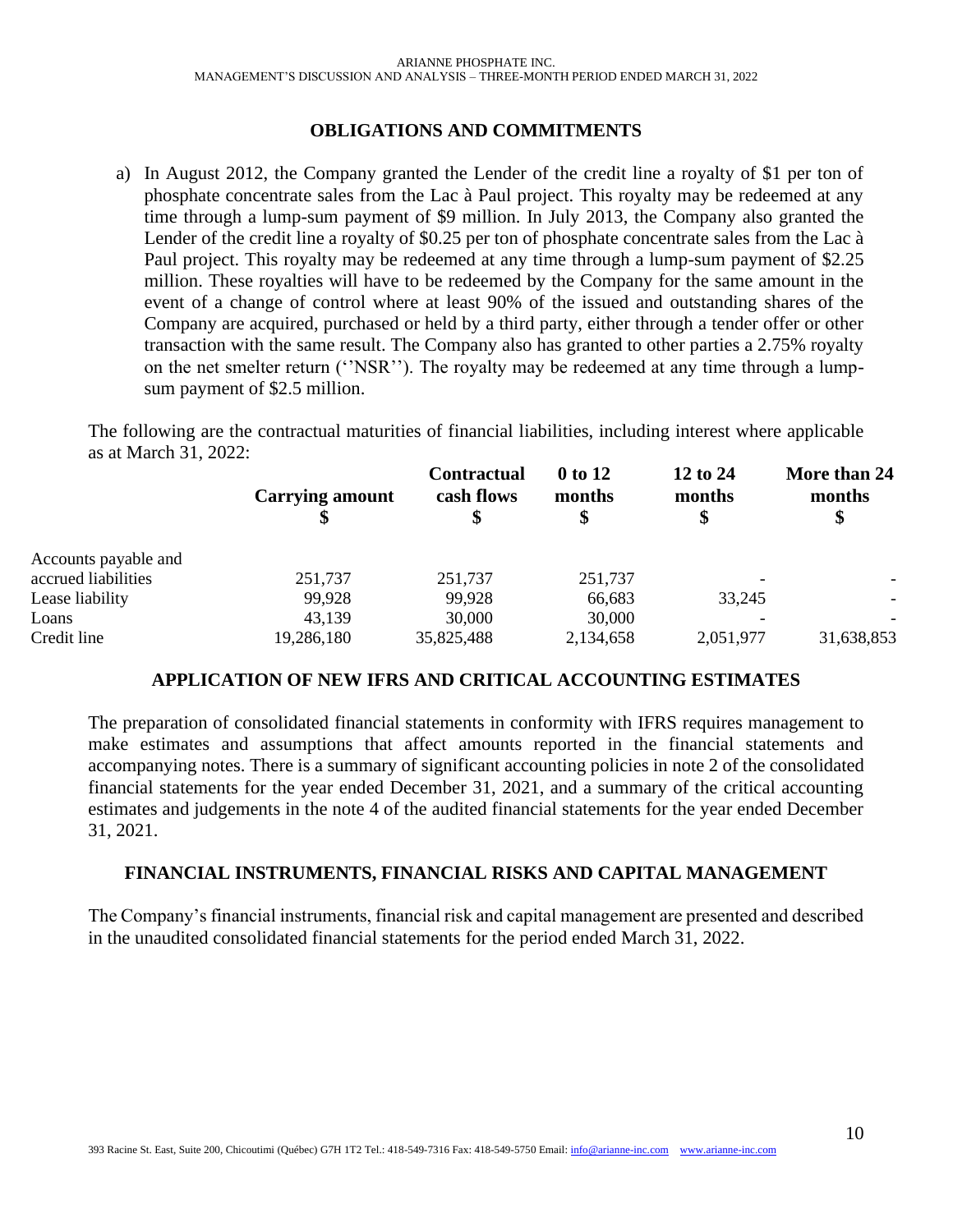## **INFORMATION ON SHARES OUTSTANDING**

<span id="page-10-0"></span>As at May 25, 2022, 189,969,848 common shares are issued and outstanding. There are 6,890,833 stock options, 45,022,875 warrants and 250,717 options granted to brokers outstanding.

(s) Raphael Gaudreault Raphael Gaudreault Chief Operating Officer (s) Pier-Elise Hebert-Tremblay Pier-Elise Hebert-Tremblay Chief Financial Officer